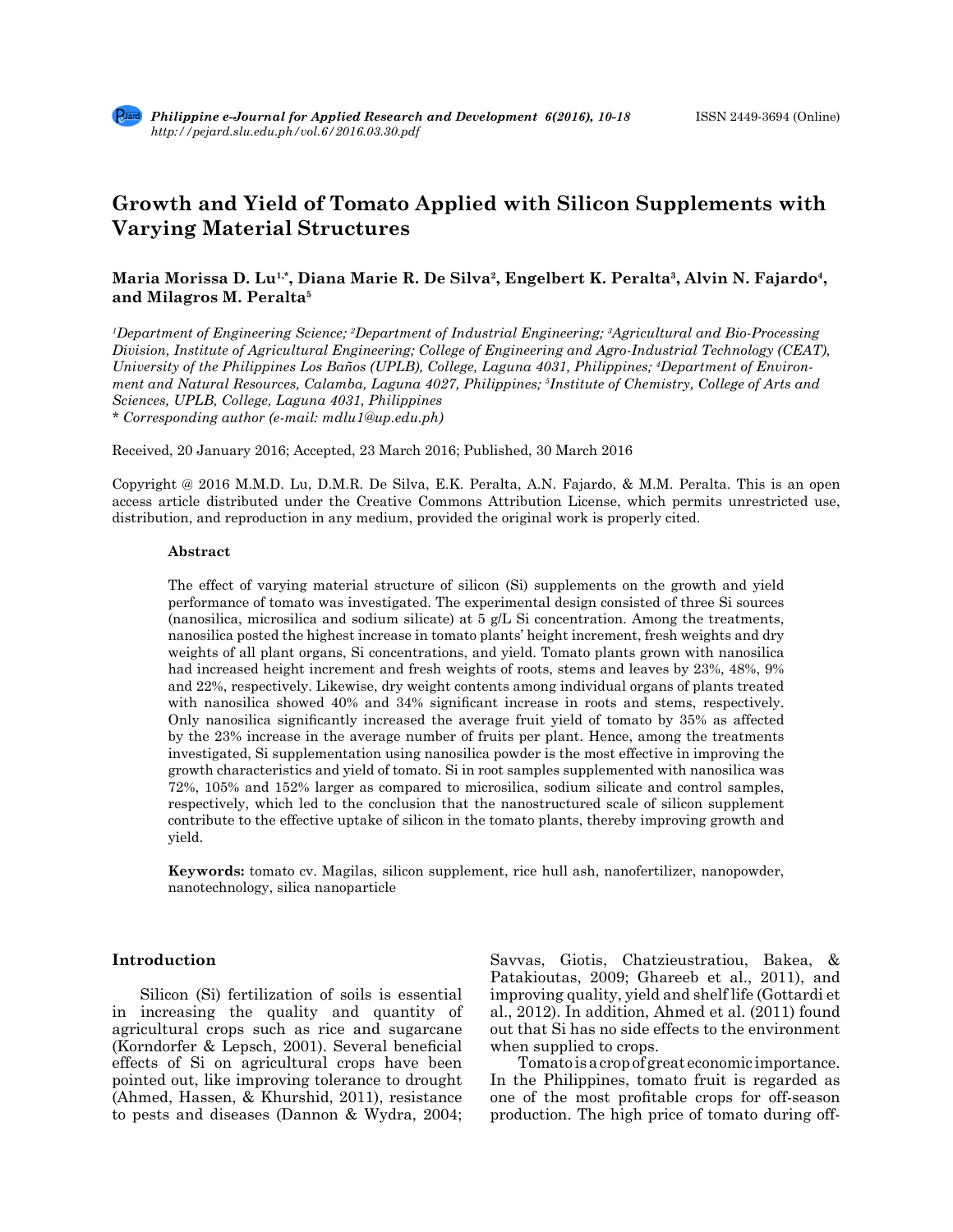season is attributed to the low production due to environmental conditions like high temperature, relative humidity and precipitation, low fruit set, and occurrence of major insect pests and diseases (Narciso & Balatero, 2008). According to Roselló, Díez, and Nuez (1996), tomato is susceptible to more than 200 diseases, thus crop protection must then rely on genetic resistance or on disease avoidance.

Si has been reported to have prophylactic effect against several pathogens in tomato plants. Dannon & Wydra (2004) noted the influence of Si in reducing the disease incidence of bacterial wilt and the population density in stems of tomato, while Ghareeb et al. (2011) concluded that Si alleviates biotic stress imposed by the pathogens in tomato plants. Si was also reported to ameliorate the negative effects of sodium chloride on tomato plants. Si improves the water storage of tomato which allows a higher growth rate for the plant (Romero-Aranda, Jurado, & Cuartero, 2006) and protects photosynthetic activity of tomato plants against the hazardous effect of salinity (Haghigni & Pessarakli, 2013).

Notwithstanding the reported benefits of Si supplementation on tomatoes, no attention has been paid to the varying material structures of Si supplements and their possible effects on plant uptake and, eventually, on growth and yield. Previous works on the development of nanostructured Si materials (Lu et al., 2013; Lu, De Silva, Peralta, Fajardo, & Peralta, 2015) raises interest on whether the material structure of the silicon supplement would affect how much silicon will be absorbed by the plant to better take advantage of the benefits of Si fertilization. This study has thus considered the effects of Si supplement from three different sources on the tomato plant's uptake of Si and their resulting morphological and developmental characteristics. Finding out which among the Si supplement sources gives the best results will help maximize the potentials of Si supplementation for tomatoes.

# **Material and Methods**

Preparations of nanosilica powder and silicon supplements were conducted at the Agricultural and Bio-Processing Division, Institute of Agricultural Engineering and at Institute of Chemistry, University of the Philippines Los Baños (UPLB). Planting was done at the Agrometeorology station of the Farm Structures Division, Institute of Agricultural Engineering, UPLB.

Nanosilica and microsilica were synthesized from Rice Hull Ash using the methods described by Lu et al. (2013). The characteristics of nanosilica used in the study are shown in Table 1.

**Table 1.** Characteristics of nanosilica used in the experiments.

| Properties                                                | Values              |  |  |  |
|-----------------------------------------------------------|---------------------|--|--|--|
| $46.5^{\rm a}$ , $40^{\rm b}$<br>Nanostructures size (nm) |                     |  |  |  |
| Purity percentage (%)                                     | 98.33c              |  |  |  |
| Surface area $(m^2/g)$                                    | 172.19 <sup>d</sup> |  |  |  |
| amorphous <sup>e</sup><br>Crystalline structure           |                     |  |  |  |
| Estimated with atomic force microscopy                    |                     |  |  |  |

(AFM)a , transmission electron microscopy (TEM)b , energy dispersive x-ray fluorescence  $spectroscopy$   $(EDXRF)^c$ , Brunauer-Emmett-Teller  $(BET)^d$  method and x-ray diffractometry  $(XRD)^e$ 

Microsilica used in the experiment has an average size of 272 nm (Figure 1) examined using the zetasizer (Nano ZS90, Malvern Instruments, UK). Nanosilica and microsilica were dispersed in distilled water by sonicating using a sonicator (Heat Systems-Ultrasonics, USA) at 10 kHz for 15 min (Suriyaprabha, Karunakaran, Yuvakkummar, Rajendran, & Kannan, 2012).

#### *Plant material and growth conditions*

Five-week-old tomato seedlings cv. Magilas obtained from National Seed Foundation (NSF), UPLB were transplanted in 6 in-diameter clay pots filled with soil, one seedling per pot. The soil composition was vermicompost (50%) and garden soil (50%). The vermicompost (NSF, UPLB, Philippines) had a nutrient content of 1.97% N, 2.95% P and 1.0% K. Peters Professional (The Scotts Co., Marysville, Ohio, USA) at the rate of 15N-10P-30K was also applied one week after transplanting at 150 mg/L per plant. The same amount of  $N$ ,  $P$  and  $K$  fertilizers was applied again 30 days after transplanting (Yang, Qu, Zhang, & Li, 2012).

Plants were grown in the greenhouse on 5 September 2014 – 13 November 2014. These were irrigated with tap water as necessary, and weeds were removed regularly when present. Trellis was installed between plants 30 days after transplanting in order to support growth and increase the light use efficiency of the plants. Figure 2 shows sevenweek-old tomato plants with trellis.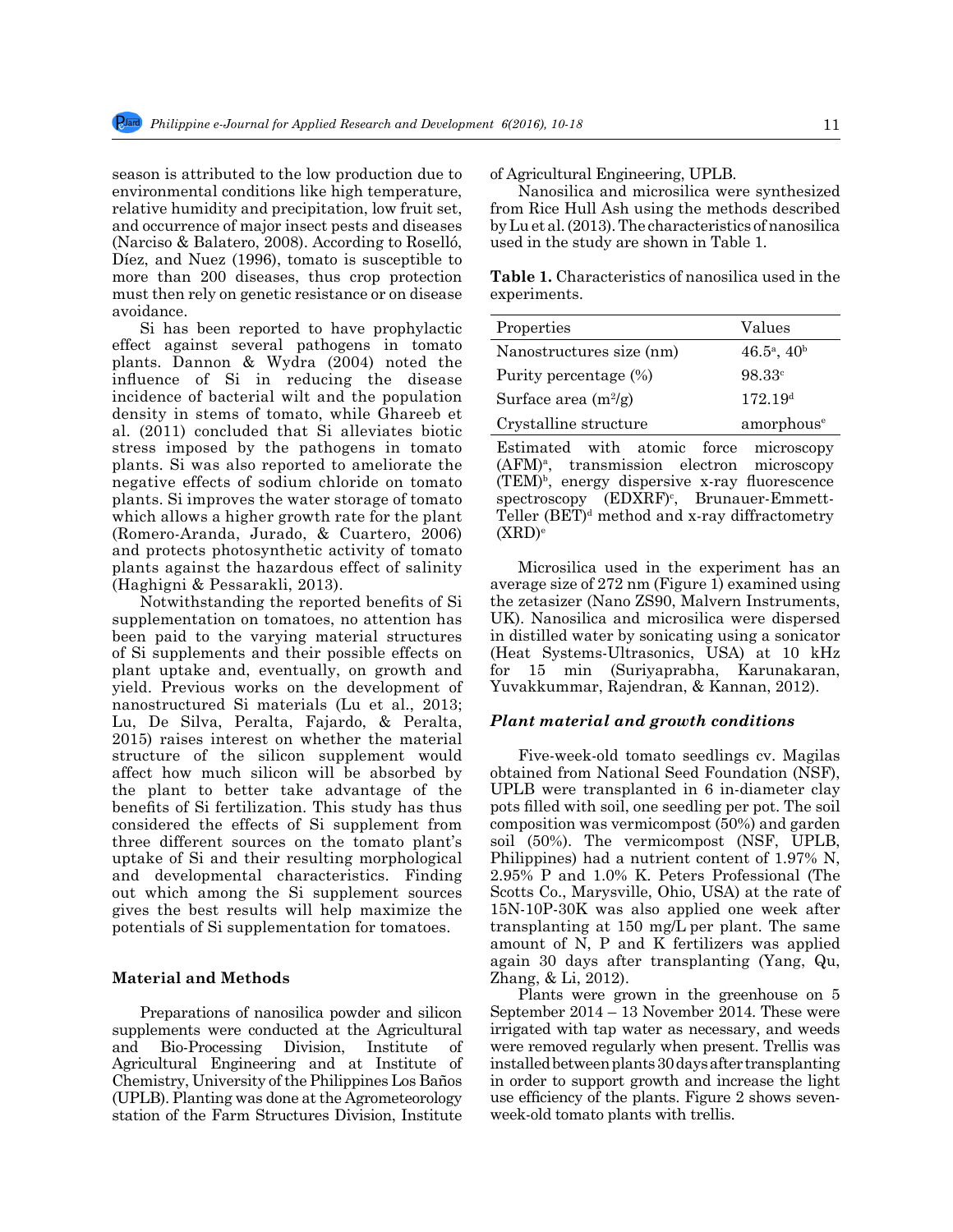

Size Distribution by Intensity

**Figure 1.** Size distribution of microsilica powder obtained using the Nano ZS90 zetasizer.



**Figure 2.** (a) Seven-week-old tomato cv. Magilas seedlings used in the experiment and, (b) tomato plants with trellis during the vegetative stage.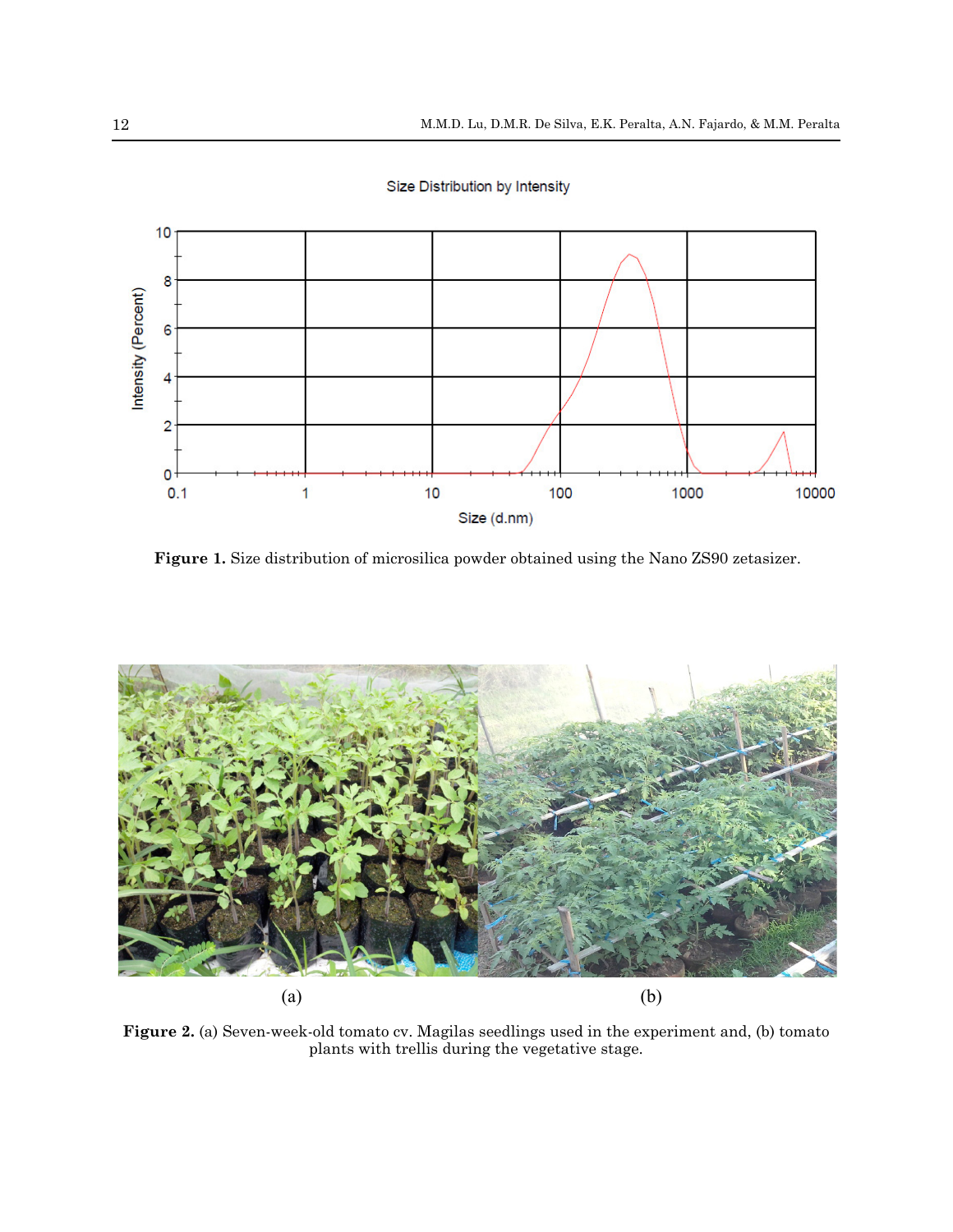The physical and chemical characteristics of the soils used in the experiment were determined using analytical methods (Table 2). Soil samples were taken before application of complete and silicon supplements.

**Table 2.** Physical and chemical properties of the soil used in the study.

| pH                 | 5.8            |
|--------------------|----------------|
| OM %               | 4.77           |
| $N\%$              | 0.16           |
| P ppm (Bray)       | 285            |
| $K$ me/100g soil   | 2.59           |
| Na me/100g soil    | 0.61           |
| $CEC$ me/100g soil | 24.51          |
| Ca me/100g soil    | 14.12          |
| $Mg$ me/100g soil  | 5.44           |
| Fe ppm             | 62             |
| Zn ppm             | 21             |
| Cu ppm             | 13             |
| Mn ppm             | 42             |
| $Cl$ ppm           | 925            |
| WHC %              | 77             |
| $PD$ gm/cc         | 2.43           |
| MC %               | $\overline{4}$ |
| EC mS/cm           | 2.6            |
| Percentage Sand    | 66             |
| Percentage Silt    | 29             |
| Percentage Clay    | 5              |
| Textural Grade     | Sandy loam     |

# *Treatments and Experimental Design*

The pot experiment was conducted in a greenhouse. Three Si sources at the same rate were used. A total of 120 tomato seedlings were planted in four different treatments and were placed at random in the greenhouse while plant growth and yield were determined. The treatments consisted of three Si sources and a control (no Si added), with 30 replicate plants per treatment. The sources and concentrations of supplemental Si treatments were: 5 g/L nanosilica, 5 g/L microsilica and 5 g/L sodium silicate (Sigma-Aldrich, St. Louis, MO, USA). The Si concentration (5 g/L) used gave the best results among several concentrations examined on germination characteristics of tomato cv. Magilas (Lu et al., 2015). From the  $10<sup>th</sup>$  day after transplanting, plants were irrigated every 2 weeks with or without 200 mL Si solutions (Rady, 2012).

### *Determination of plant growth parameters*

At the end of the experimental period, data such as height increment (∆Height), days to anthesis (first flower) from transplant, number of leaves, shoot diameter, fresh weight (FW) and dry weight (DW) of separated roots, stems and leaves were measured on all plant samples (Rady, 2012). Root samples were washed with water prior to drying to remove all adhering soil particles. DWs were measured after drying plant parts for 3 days at 70 °C. Plant height, stem diameters and numbers of leaves were measured 40 days after transplanting.

# *Determination of yield*

At harvest, fruit numbers, fruit weight and yield of tomato plant were recorded for each plant. Fruits were separated into marketable and non-marketable (cracked, damaged and diseased) and only marketable ones were used to calculate yields (Atiyeh, Arancon, Edwards, & Metzger, 2000). Tomato fruits were harvested when approximately 80% of the fruits were red or orange (Yang et al., 2012). The first, second and last fruit harvests were done at 54, 61 and 68 days, respectively after transplanting and cumulated yield of fruits was recorded. The results reported here are the means from 30 plants.

# *Determination of Si and other elements uptake and accumulation in roots*

Si and other elements were extracted from the root tissue of the plants. Roots were separated from the soil by rinsing with distilled water. The roots were air-dried before oven drying at 70 °C until a constant weight was reached. Samples were burnt at 500 °C for five hours in a muffle furnace. Elemental analysis of root samples was analyzed using energy dispersive x-ray fluorescence (EDXRF) (EDX-720, Shimadzu, Japan).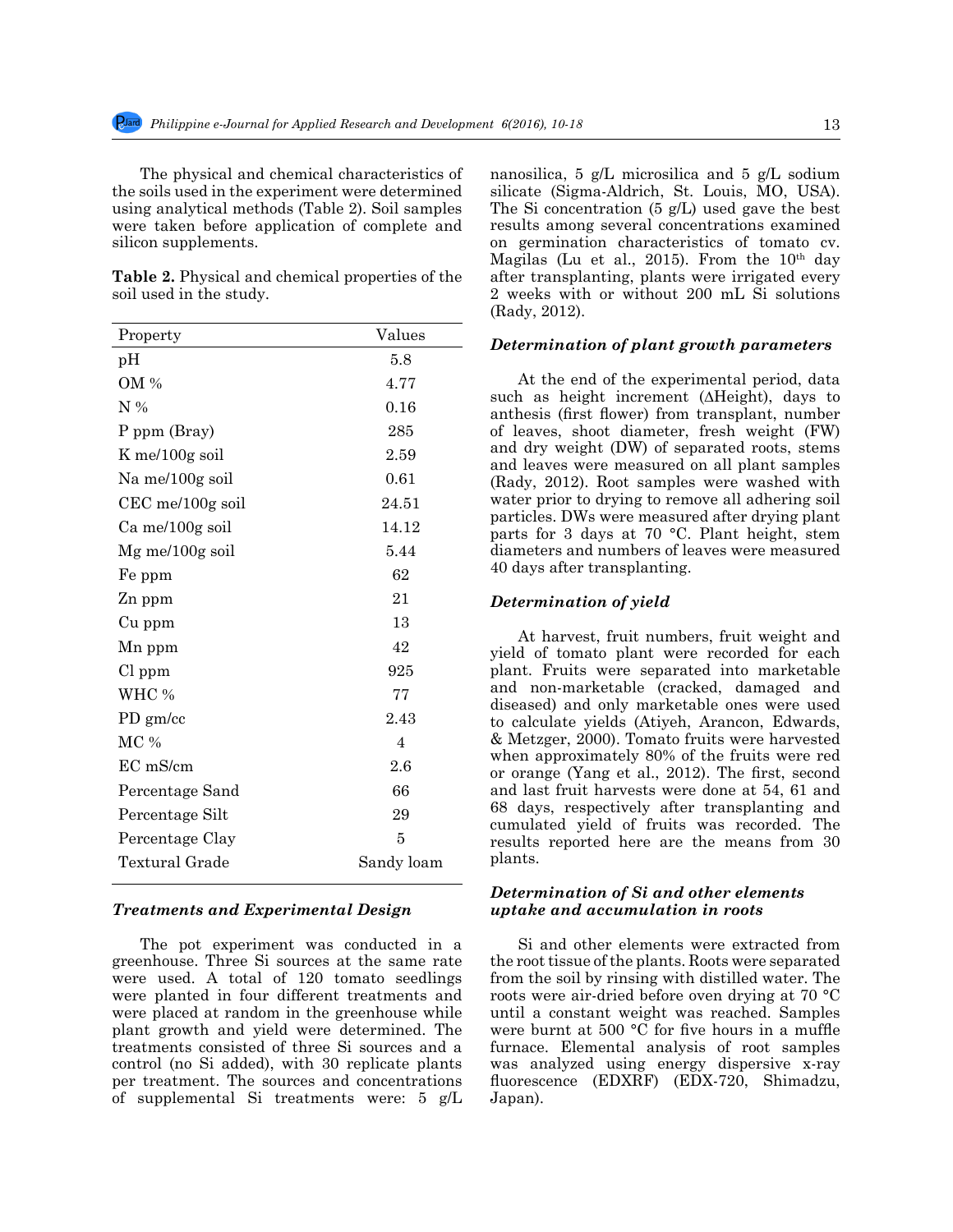# *Determination of nutritional status of tomato plants*

The N, P, K, Ca and Mg were extracted from the whole plant. The whole plant samples were cleaned of soil particles and dried at 70 °C. The samples were cut into small pieces and ground in a mill fitted with 1-mm screen size sieve. After grinding, the samples were ashed at 500 °C in a muffle furnace. The P, K, Ca and Mg contents of the plant sample were determined from the ash extract. Total N was determined by modified Kjeldahl method, total P by Vanadomolybdate method, K content of the sample by flame photometer method, Ca and Mg contents were determined by ethylenediaminetetraacetic acid (EDTA) method.

# *Statistical Analysis*

Data were statistically analyzed by one-way analysis of variance (ANOVA) using Minitab software, version 16 (Minitab Inc., USA). Differences among treatment means were tested for significance using the Tukey's test (honestly significant differences, HSD) at the 0.05 level (*P*<0.05).

### **Results and Discussion**

#### *Plant growth parameters*

The height increment (∆Height) of tomato plants increased with nanosilica treatment but was approximately the same as the microsilica treated plants (Table 3). Height of tomato supplemented with nanosilica was 23% higher than those of the control tomato plants. Days to anthesis significantly decreased with Si supplementation. The application of Si had no significant effect on the number of leaves among nanosilica, microsilica and control treatments. Plants treated with sodium silicate showed significant decrease in number of leaves compared to control. Shoot diameter was not significantly affected by Si.

The FWs were significantly affected with Si supplementation and the highest values were found under nanosilica followed by microsilica treatments. Plants treated with sodium silicate have the lowest FW among plant organs. Tomato plants grown with nanosilica increased their roots, stems and leaves FWs by 48%, 9% and 22%, respectively compared to control while microsilica increased the roots and stems FWs by 38% and 4%, respectively compared to control. Sodium silicate treatment showed significant decrease in tomato stems FW compared to control.

The DW of plants grown with Si was also examined by comparing the effects of Si on the DW among plant organs. DW among individual organs of plants changed when plants were supplemented with Si. Plants treated with nanosilica showed 40%, 34% and 16% significant increase in roots, stems and leaves DWs, respectively, compared to control. DW of plant organs treated with nanosilica was higher than in plants treated with microsilica, although differences were not significant. Plants treated with microsilica showed 33%, 23% and 4% increase in roots, stems and leaves DWs, respectively, compared to the control. Effects to FWs and DWs of plants treated with sodium silicate were reduced by 20%, 4% and 6% in roots, stems and leaves, respectively, compared to the control.

The positive effect of Si supplements on

**Table 3.** Effects of Si supplements on the horticultural parameters of tomato cv. Magilas.

| Si Source                                                                                     | $\Delta$ Height<br>Days to<br>anthesis<br>(cm) | Number          | Shoot     | Fresh weight (g/plant) |                  |                   | Dry weight (g/plant) |                  |                   |        |
|-----------------------------------------------------------------------------------------------|------------------------------------------------|-----------------|-----------|------------------------|------------------|-------------------|----------------------|------------------|-------------------|--------|
|                                                                                               |                                                |                 | of leaves | diameter<br>(cm)       | Roots            | <b>Stems</b>      | Leaves               | Roots            | <b>Stems</b>      | Leaves |
| Control                                                                                       | 48.4b                                          | 18 <sub>b</sub> | 243a      | 1.9a                   | 4.2 <sub>b</sub> | 35.1a             | 21.1a                | 1.5 <sub>b</sub> | 5.6 <sub>bc</sub> | 4.9a   |
| Nanosilica                                                                                    | 59.3a                                          | 16a             | 230a      | 2.0a                   | 6.2a             | 38.1a             | 25.7a                | 2.1a             | 7.5a              | 5.7a   |
| Microsilica                                                                                   | 48.5 <sub>b</sub>                              | 15a             | 225a      | 2.0a                   | 5.8a             | 36.4a             | 21.0a                | 2.0a             | 6.9ab             | 5.1a   |
| Sodium<br>Silicate                                                                            | 40.5 <sub>b</sub>                              | 16a             | 188b      | 2.0a                   | 3.6 <sub>b</sub> | 26.5 <sub>b</sub> | 18.8a                | 1.2 <sub>b</sub> | 5.4c              | 4.6a   |
| In a column, treatment means with common letters are not significantly different at 5% level. |                                                |                 |           |                        |                  |                   |                      |                  |                   |        |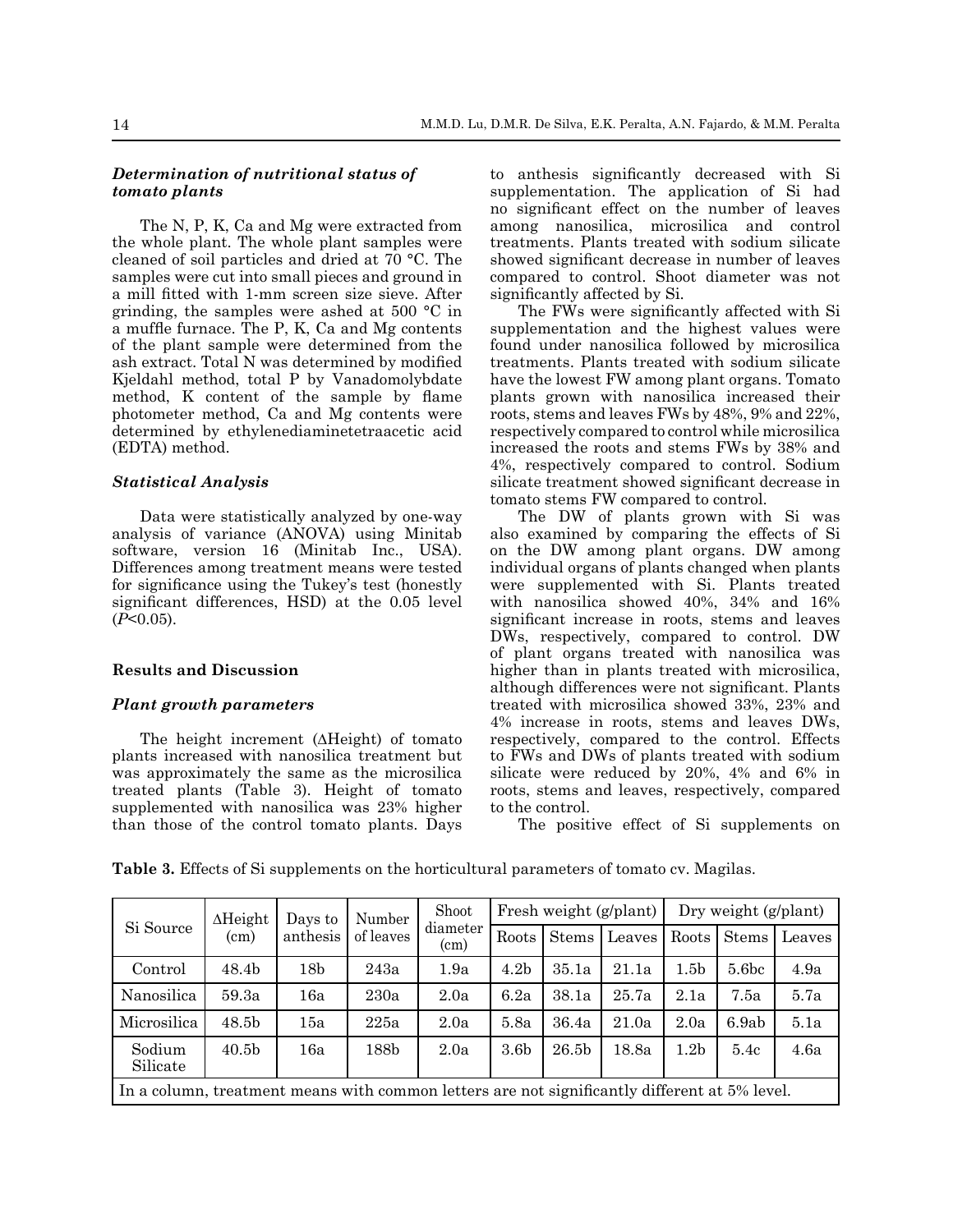tomato growth parameters has been observed in experiments with nanosilicon (Haghighi & Pessarakli, 2013), potassium silicate (Romero-Aranda et al., 2006), calcium silicate (Marmiroli, Pigoni, Savo-Sardaro, & Marmiroli, 2014) and monosilicic acid (Kiirika, Stahl, & Wydra, 2013). The result of the study on the effect of nanosilica and microsilica on tomato plant growth parameters was consistent with the previous reports.

Supplementation with nano size Si and Si has been shown to be beneficial for tomato plants and improved salt tolerance of the plants (Haghigni & Pessarakli, 2013). Similarly, the study showed that supplementation of nanosilica and microsilica lessen days to anthesis and improved FW and DW of tomato. However, the study showed that tomato seedlings treated with sodium silicate were shorter, had significantly fewer leaves, and weighed less than those of control plants. The decline in the measured parameters of tomato treated with sodium silicate was probably due to salinity caused by the higher levels of Na. Excessive uptake of the element and their accumulation in the plants may have accounted for the reduced growth parameters of tomato. Similar responses of tomato plant to Na have been recorded elsewhere (Haghigni & Pessarakli, 2013; Romero-Aranda et al., 2006).

### *Tomato yield*

The yields of marketable fruits were significantly greater in nanosilica treated plants as compared to those treated with microsilica, sodium silicate and control treatments (Table 4). The yield of marketable fruits per plant increased by 35% in response to the supplementation of nanosilica as compared to the control. Tomato yield was significantly diminished when the crop was exposed to sodium silicate, decreasing the yield by 8% as compared to the control. The highest fruit weight and number of fruits per plant were obtained from samples treated with nanosilica. With nanosilica treatment, average fruit weight and average number of fruits per plant were increased by 8% and 23%, respectively as compared to the control.

The increase in marketable yield of tomato supplemented with nanosilica is due to larger number and weight of fruits per plant. An increase of crop yield following Si supplementation has already been reported either on tomato (Kleiber, Calomme, & Borowiak, 2015) and other crops, including squash (Savvas et al., 2009) and corn salad (Gottardi et al., 2012).

# *Si and other elements uptake and accumulation*

Table 5 shows the effects of Si supplementation on root tissue nutrient of tomato plant. The EDXRF analysis of the root samples showed an increase in Si content of plants supplemented with silica. Root samples supplemented with nanosilica were 72%, 105% and 152%, higher than in microsilica, sodium silicate, and control samples. According to Rambo, Cardoso, Bevilaqua, Rizzetti, Ramos, Korndörfer, & Martins (2011), the application of silica sources as an additive ensures a greater availability of Si in the soil, where it can be absorbed into the plant root system. Si treatment has been reported to increase Si accumulation in tomato roots (Dannon & Wydra, 2004; Romero-Aranda et al., 2006; Kiirika et al., 2013). The

**Table 4.** Effects of Si supplements on average fruit yield, fruit weight and number of fruits per plant of tomato cv. Magilas.

| Si Source                                                                                     | Average fruit yield<br>$(g/\text{plant})$ | Average fruit weight<br>(g) | Average number of fruits per plant |  |  |  |
|-----------------------------------------------------------------------------------------------|-------------------------------------------|-----------------------------|------------------------------------|--|--|--|
|                                                                                               |                                           |                             |                                    |  |  |  |
| Control                                                                                       | 106.2 <sub>b</sub>                        | 12.8ab                      | 8.3ab                              |  |  |  |
| Nanosilica                                                                                    | 143.9a                                    | 13.8a                       | 10.2a                              |  |  |  |
| Microsilica                                                                                   | 114.8b                                    | 11.5 <sub>b</sub>           | 10.0a                              |  |  |  |
| Sodium<br>Silicate                                                                            | 98.1b                                     | 13.7a                       | 7.2 <sub>b</sub>                   |  |  |  |
| In a column, treatment means with common letters are not significantly different at 5% level. |                                           |                             |                                    |  |  |  |

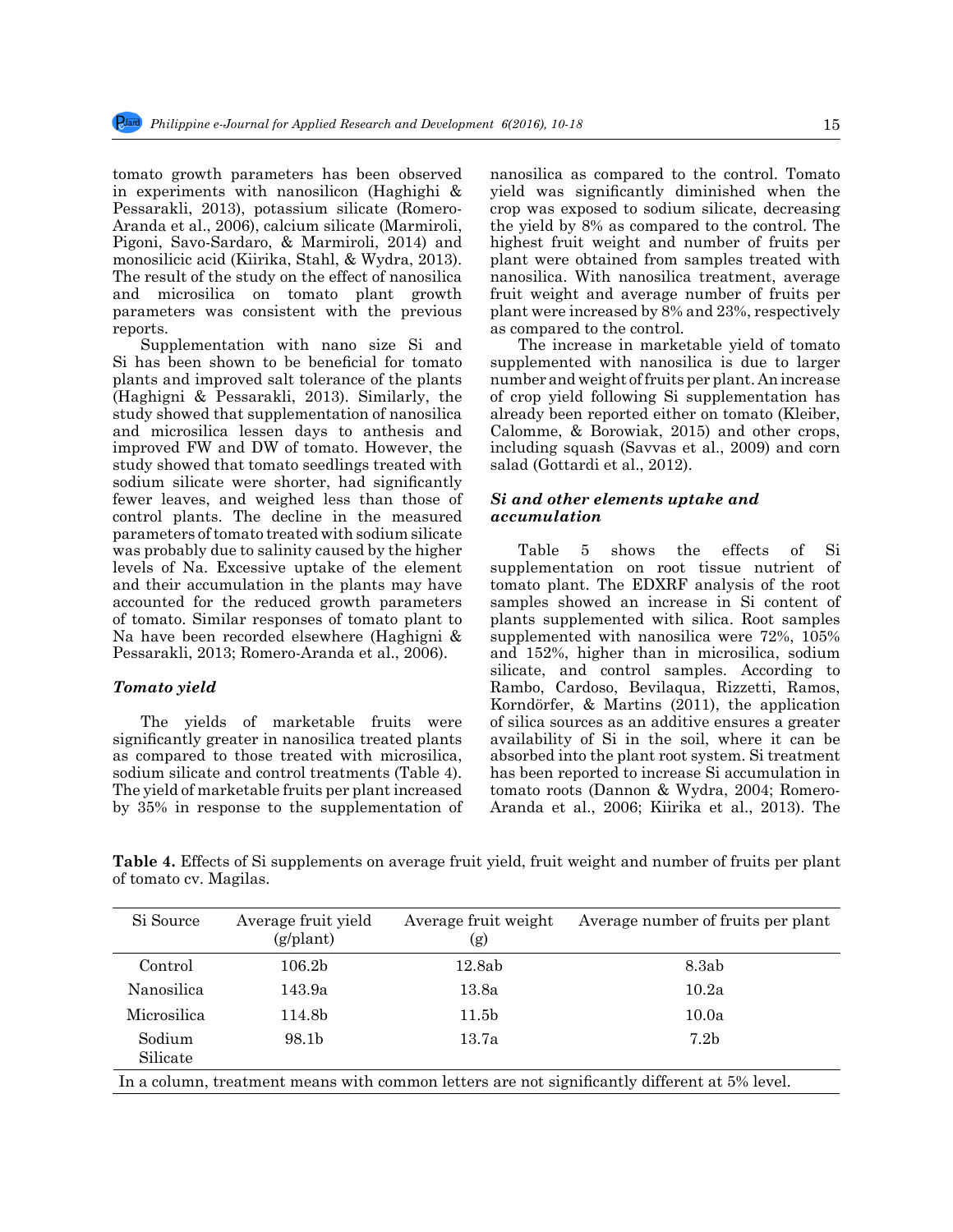| Analyte, % |       | Control Nanosilica Microsilica |       | Sodium<br><b>Silicate</b> |
|------------|-------|--------------------------------|-------|---------------------------|
| S          | 1.49  | 1.16                           | 1.59  | 1.52                      |
| Zn         | 0.31  | 0.27                           | 0.29  | 0.22                      |
| $S_{r}$    | 0.28  | 0.30                           | 0.29  | 0.26                      |
| Fe         | 9.26  | 9.11                           | 11.64 | 9.39                      |
| Cu         | 0.11  | 0.12                           | 0.11  | 0.09                      |
| Ti         | 0.48  | 1.24                           | 0.70  | 0.67                      |
| Ba         | 0.51  | 0.71                           | 0.67  | 0.29                      |
| Mn         | 0.35  | 0.51                           | 0.44  | 0.30                      |
| Si         | 10.32 | 26.01                          | 15.08 | 12.66                     |
| Al         | na    | na                             | na    | 3.99                      |
| Na         | na    | na                             | na    | 1.64                      |

**Table 5.** Effects of Si supplements on root tissue nutrient of tomato cv. Magilas.

**Table 6.** Effects of Si supplements on macronutrient concentration of tomato cv. Magilas.

| Si source       | Plant macronutrients |                   |                   |                   |                   |  |
|-----------------|----------------------|-------------------|-------------------|-------------------|-------------------|--|
|                 | N(%)                 | $P(\%)$           | $K(\%)$           | Ca (%)            | $Mg(\%)$          |  |
| Control         | 3.00a                | 0.45ab            | 6.82ab            | 2.70a             | 0.65a             |  |
| Nanosilica      | 4.33 <sub>b</sub>    | 0.43a             | 7.00 <sub>b</sub> | 2.46 <sub>b</sub> | 0.64ab            |  |
| Microsilica     | 3.41c                | 0.47 <sub>b</sub> | 6.57a             | 2.42 <sub>b</sub> | 0.61 <sub>b</sub> |  |
| Sodium silicate | 1.97d                | 0.45ab            | 6.07c             | 2.76c             | 0.65a             |  |

In a column, treatment means with common letters are not significantly different at 5% level.

EDXRF analysis of the root samples showed that only the sodium silicate treatment contains Na. It further confirms that Na present in sodium silicate treatment contribute towards the poor growth and yield of tomato plants.

# *Nutritional status of tomato plants*

The nutrient content of the tomato plants are presented in Table 6. Statistically significant differences among the treatments were noted for N content. The highest N content was obtained from plants supplemented with nanosilica.

The increase in N content of tomato is in agreement with the study of Kamenidou, Cavins, and Marek (2010) on gerbera plant supplemented with silicon sources such as rice hull ash and potassium silicate that showed a significant increase in the N content of the plant. The use of Si as supplement had no significant effects on the content of P. P and Mg contents were higher in control plants compared to plants supplemented with nanosilica, although differences were not significant. Plants supplemented with nanosilica have the highest K content but not significantly different from the control. Plants applied with sodium silicate have the least N and K contents which are significantly lower than the control and other treatments. This could have been an important factor for the suppressed growth and yield of the tomato plant supplemented with sodium silicate. When either nanosilica or microsilica was used, almost the same results were observed for Ca and Mg contents of the plant.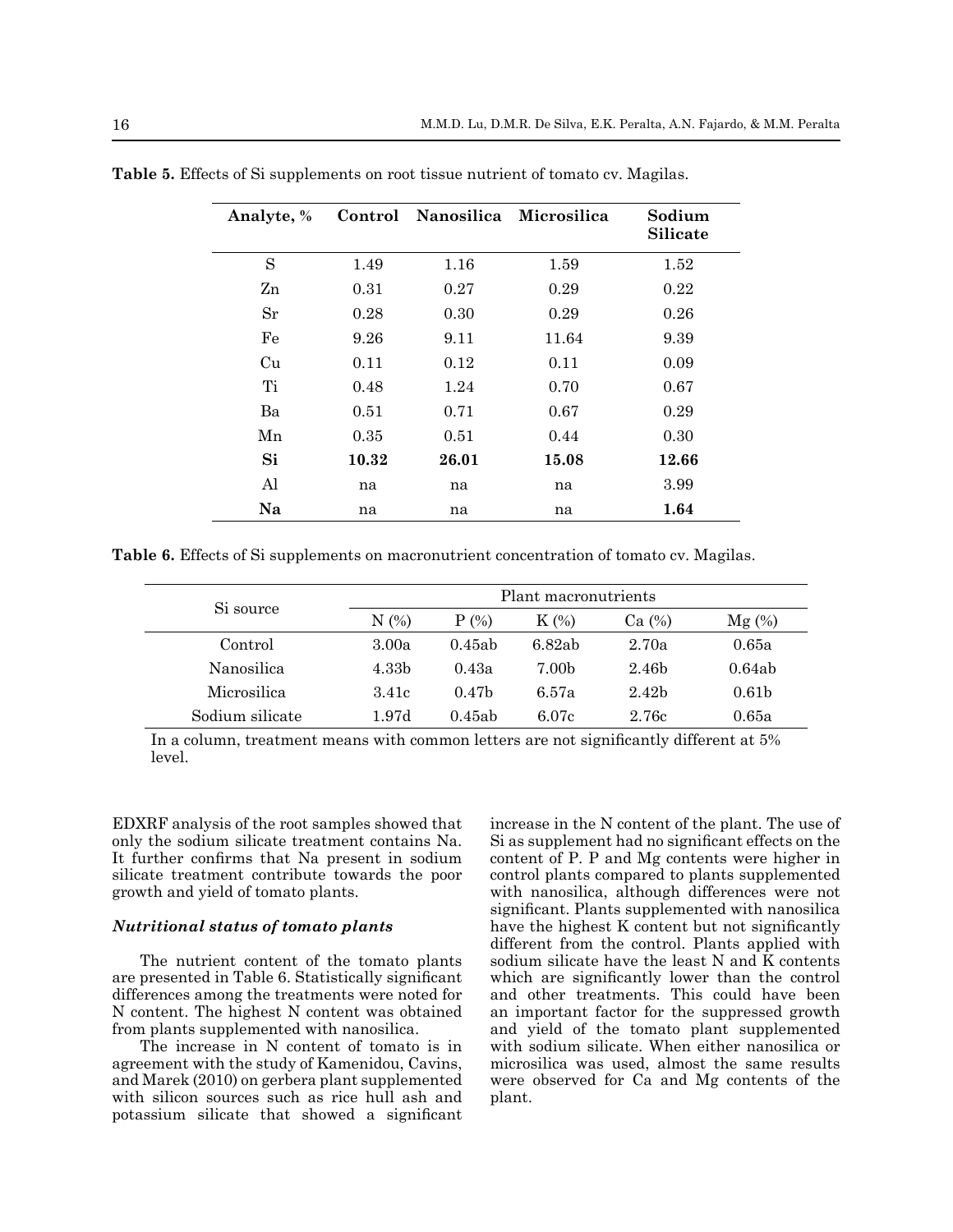#### **Conclusions**

The study investigated the effects of Si supplement from three different sources on the morphological and developmental characteristics of tomato plants. Among the three treatments, nanosilica powder had the highest height increment, FWs and DWs of all plant organs and higher yield, which can be related to higher Si contents in the plants. Supplementation of nanosilica powder on tomato led to considerable growth and yield benefits to the plants. It can be concluded that the beneficial effects of Si supplementation on tomato depends on the material structure of Si used, with nanosilica powder being the most effective in improving the growth characteristics and yield.

#### **Acknowledgments**

The authors thank the Philippine Council for Industry, Energy and Emerging Technology Research and Development, Department of Science and Technology (PCIEERD-DOST) and the University of the Philippines Los Baños (UPLB) for financial support.

### **References**

- Ahmed M., Hassen F., Khurshid Y. (2011): Does silicon and irrigation have impact on drought tolerance mechanism of sorghum? *Agricultural Water Management, 98*, 1808– 1812.
- Atiyeh R.M., Arancon N., Edwards C.A., Metzger J.D. (2000): Influence of earthwormprocessed pig manure on the growth and yield of greenhouse tomatoes. *Bioresource Technology, 75*, 175–180.
- Dannon E.A., Wydra K. (2004): Interaction between silicon amendment, bacterial wilt development and phenotype of Ralstonia Solanacearum in tomato genotypes. *Physiological and Molecular Plant Pathology, 64*, 233–243.
- Ghareeb H., Bozśo Z., Ott P.G., Repenning C., Stahl F., Wydra K. (2011): Transcriptome of silicon-induced resistance against Ralstonia solanacearum in the silicon nonaccumulator tomato implicates priming

effect. *Physiological and Molecular Plant Pathology, 75*, 83–89.

- Gottardi S., Iacuzzo F., Tomasi N., Cortella G., Manzocco L., Pinton R., Romheld V., Mimmo T., Scampicchio M., Costa L.D., Cesco S. (2012): Beneficial effects of silicon on hydroponically grown corn salad (*Valerianella locusta* (L.) Laterr) plants. *Plant Physiology and Biochemistry, 56*, 14–23.
- Haghighi M., Pessarakli M. (2013): Influence of silicon and nano-silicon on salinity tolerance of cherry tomatoes (*Solanum lycopersicum* L.) at early growth stage. *Scientia Horticulturae, 161*, 111–117.
- Kamenidou S., Cavins T.J., Marek S. (2010): Silicon supplements affect floricultural quality traits and elemental nutrient concentrations of greenhouse produced gerbera. *Scientia Horticulturae, 123*, 390– 394.
- Kiirika L.M., Stahl F., Wydra K. (2013): Phenotypic and molecular characterization of resistance induction by single and combined application of chitosan and silicon in tomato against Ralstonia solanacearum. *Physiological and Molecular Plant Pathology, 81*, 1–12.
- Kleiber T., Calomme M., Borowiak K. (2015): The effect of choline-stabilized orthosilicic acid on microelements and silicon concentration, photosynthesis activity and yield of tomato grown under Mn stress. *Plant Physiology and Biochemistry, 96*, 180–188.
- Korndorfer G.H., Lepsch I. (2001): Effect of silicon on plant growth and crop yield. In L. Datonoff, G. Kordorfer, & G. Synder (Eds.). *Silicon in Agriculture.* New York: Elsevier Science: 133–147.
- Lu M.M.D., Peralta E.K., Elepaño A.R., Yaptenco K.F., Suministrado D.C., Peralta M.M. (2013): Characterization and performance analysis of nanosilica powders from rice hull ash as moisture sorbents. *Philippine Agricultural Scientist, 96(3)*, 256–266.
- Lu M.M.D., De Silva D.M.R, Peralta E.K., Fajardo A.N, Peralta M.M. (2015): Effects of nanosilica powder from rice hull ash on seed germination of tomato (*Lycopersicon*